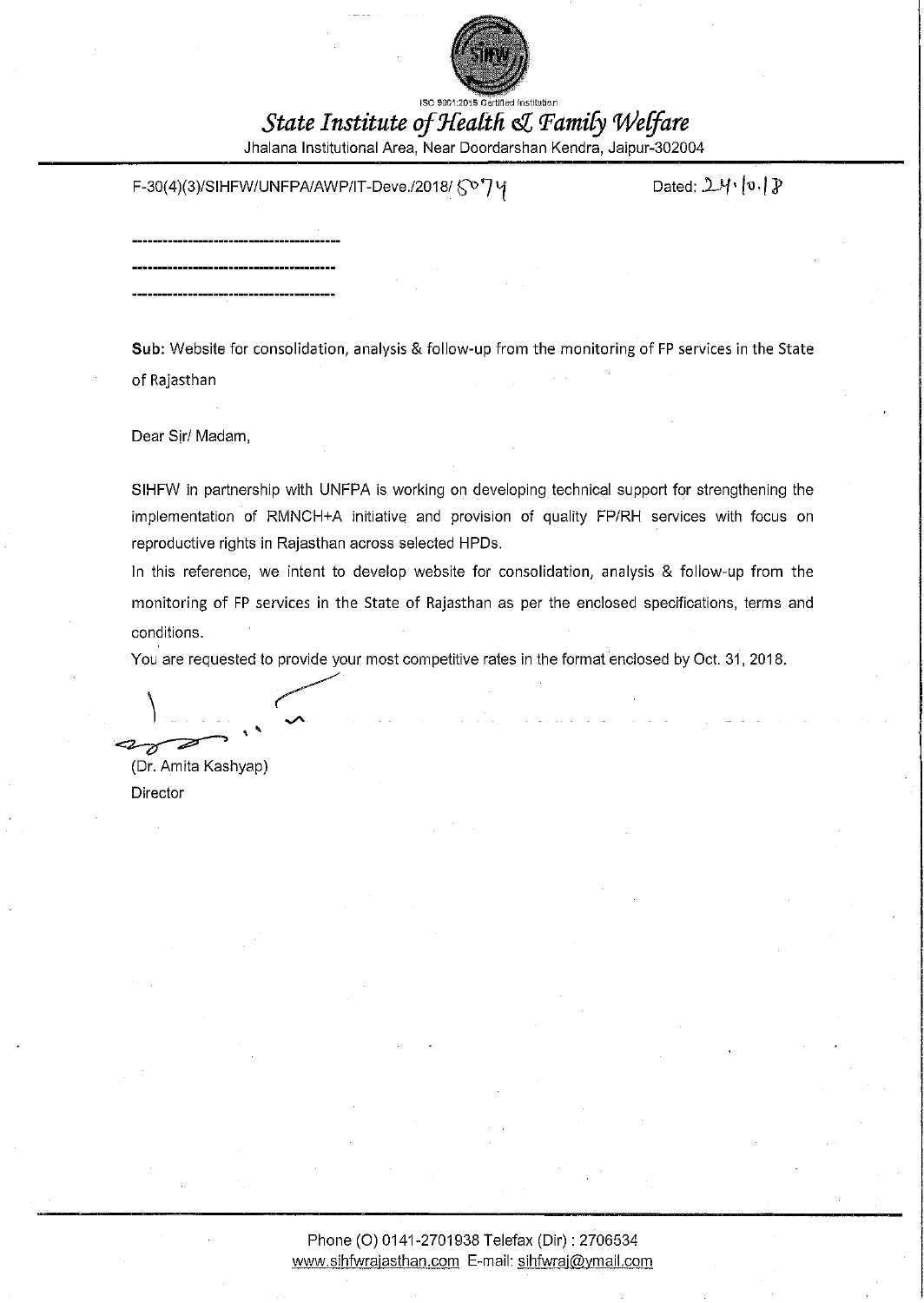Director

State Institute of Health & Family Welfare

Jaipur

Sub: Regarding rates for Website for consolidation, analysis & follow-up from the monitoring of FP services in the State of Rajasthan

Dear Sir/ Madam,

As per your letter no. F-30(4)(3)/SIHFW/UNFPA/AWP/IT-Deve./2018/............ dated ............... we provide our most competitive rates as below:

| Work           | Quantity | Specifications                | Duration   | Amount | <b>GST</b> | <b>Grand Total</b> |
|----------------|----------|-------------------------------|------------|--------|------------|--------------------|
| Website for    |          |                               |            |        |            |                    |
| consolidation, | .1.      | As enclosed<br>in your letter | $-15$ days |        |            |                    |
| analysis &     |          |                               |            |        |            |                    |
| follow-up      |          |                               |            |        |            |                    |
| from the       |          |                               |            |        |            |                    |
| monitoring of  |          |                               |            |        |            |                    |
| FP services in |          |                               |            |        |            |                    |
| the State of   |          |                               |            |        |            |                    |
| Rajasthan      |          |                               |            |        |            |                    |

Designation:................................... 

To,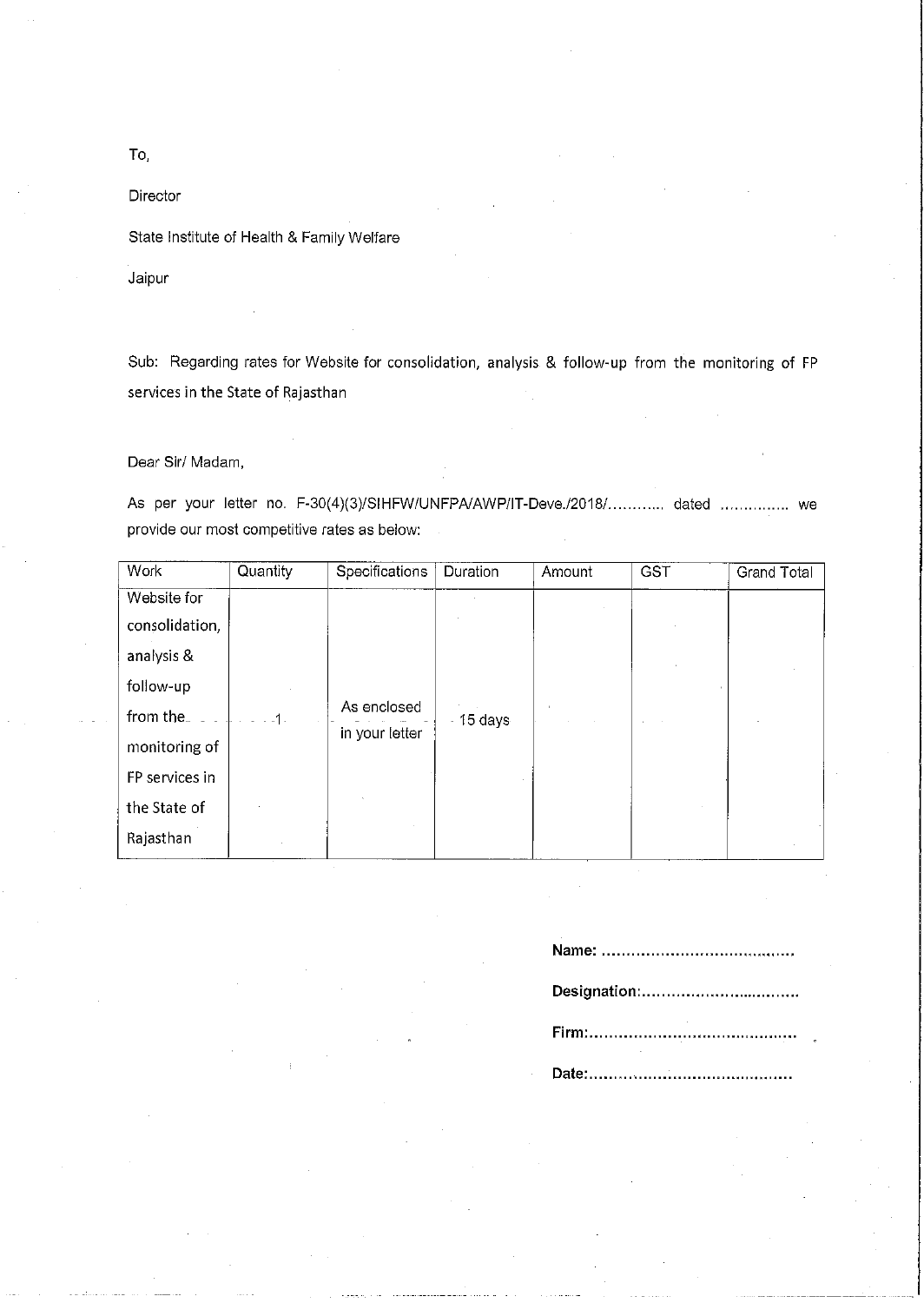## **Project Profile**

## **1. Name of the Project**

Designing, Development, Supply, Installation, Commissioning, Management and Maintenance of online software to use for consolidation, analysis & follow-up from the monitoring of FP services in the State of Rajasthan.

## **2. Objectives**

The key objectives to be achieved through this project are:

- a. To develop an online software to review the data collected during the monitoring visits
- b. To facilitate consolidation & analysis of the data collected during the monitoring visits
- c. To facilitate follow-up on the gaps identified during the visits for monitoring of FP services
- d. To provide overview of status of FP service availability and quality of FP services

## **3. Brief Description of the Project**

- Total project period (duration) would be till December 2018.
- With the objective to use for data consolidation, analysis & follow-up from the monitoring of FP services in the State of Rajasthan.
- In order to ensure the availability of FP services and to improve the quality, it is very important to ensure the regular monitoring of the FP services. Though currently monitoring visits are undertaken by officials at different levels however findings from these visits are not analyzed and followed-up.
- In order to improve the monitoring of FP services, development of online software will be undertaken to facilitate data consolidation, analysis & followup from the monitoring visits.

### **4. Scope of Services**

1. The overall scope is Designing, Development, Supply, Installation, Commissioning, Management and Maintenance of Online Software to use for data consolidation, analysis & follow-up from the monitoring of FP service in the State of Rajasthan.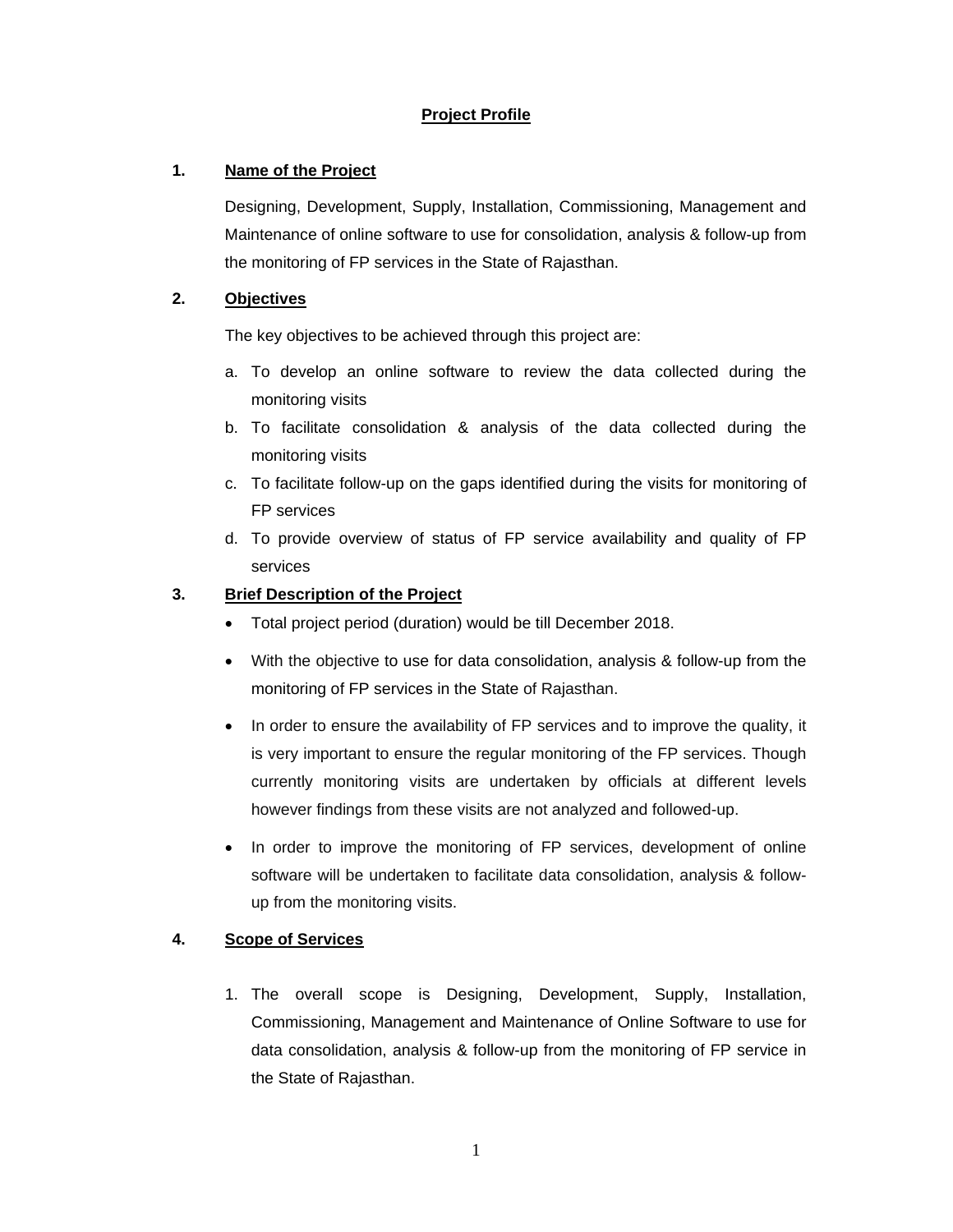- 2. The successful bidder shall Design, Develop, Supply, Commission, Configure, Test, Implement, Manage and Maintain the online software on central server for various modules like consolidation of findings, gaps identified, follow-up action undertaken and generation of dashboard and various analytical reports.
- 3. The successful bidder shall design and develop Online Software to use for data consolidation, analysis & follow-up from the monitoring of visits.
- 4. The bidder shall provide help desk number to extend necessary support and recording complaints related to operations of web application. All complaints should be resolved to the satisfaction of client. If the complaint is still not resolved, the client reserves the right to terminate the contract.
- 5. The successful bidder shall provide operational training to the identified officers/ staff/ stakeholders at State without any extra cost.
- 6. Major modules to be covered under the system are as follows:-
	- A. District wise consolidated reports –Districts wise details of visits, gaps identified
	- B. Facility Facility details of service available, gaps identified & follow-up action undertaken
	- C. Search:
		- (i) Facility wise
		- (ii) Period wise
		- (iii) District wise
		- (iv) Official wise
	- D. Reports & Analysis (downloadable in MS Excel and PDF):
		- (i) Status of visits
		- (ii) Status of Infrastructure
		- (iii) Status of services
		- (iv) Infection prevention practices
		- (v) Status of equipment and commodities
		- (vi) Gaps addressed
		- (vii) Client's service availability
		- (viii) Client's feedback
	- E. User Management:
		- (i) Admin
		- (ii) State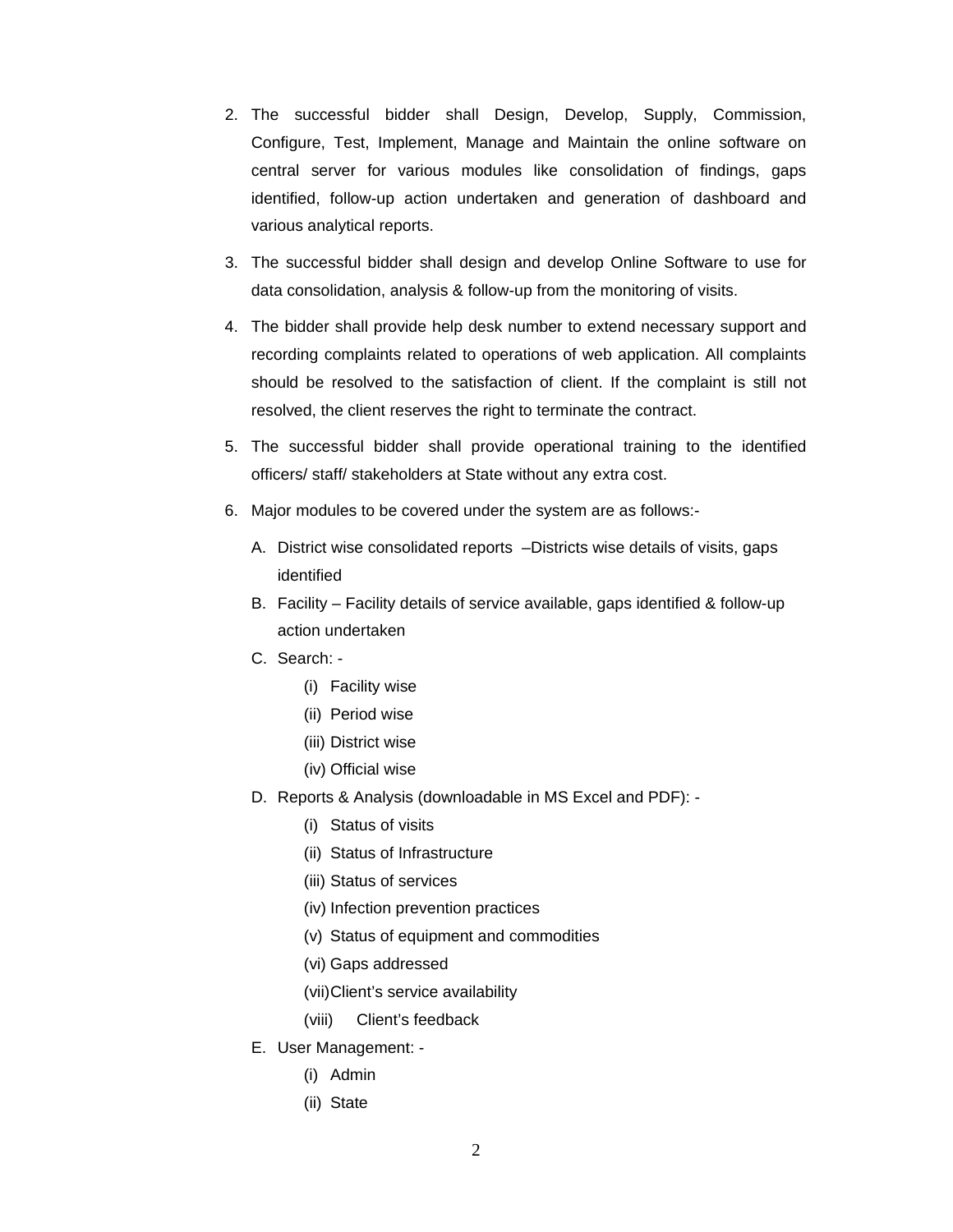- (iii) District
- (iv) Block
- (v) Report Viewer (State, District. Block)
- (vi) Service Provider
- F. Feedback
	- (i) Feedback Type (Suggestion/ Query/ Problem)
	- (ii) Detail
	- (iii) Attachment (PDF only)
	- (iv) Reply (It should be available to Admin for updation of response/ reply)
- G. Photo gallery
- H. Home Page:
	- (i) About the initiative
	- (ii) Guidelines
	- (iii) Login
	- (iv) Circulars/ Office Orders/ Formats
	- (v) Contact Us
- I. Other Modules/ reports as per the requirements
- 7. The successful bidder shall provide support in operations of the online software during the project period.
- 8. The successful bidder shall store the data at central server managed by the bidder. It will be the responsibility of the bidder to provide consolidated monthly data backup to State HQ and same should be kept safe also with themselves
- 9. The successful bidder should provide remote support through dedicated email, telephone/ mobile number and manpower.
- 10. The successful bidder shall prepare all necessary user manual, power point presentation and documentation for the project.
- 11. All type of Server Hardware, Software, Database, Data Storage, Connectivity, Networking Equipments, Antivirus, Intrusion Software, Security Audits etc required for central server shall be used by the successful bidder of its own.
- 12. It would be the responsibility of the successful bidder to use high end capacity server hardware, software, bandwidth connectivity and security of software etc to provide the quality service required by the SIHFW.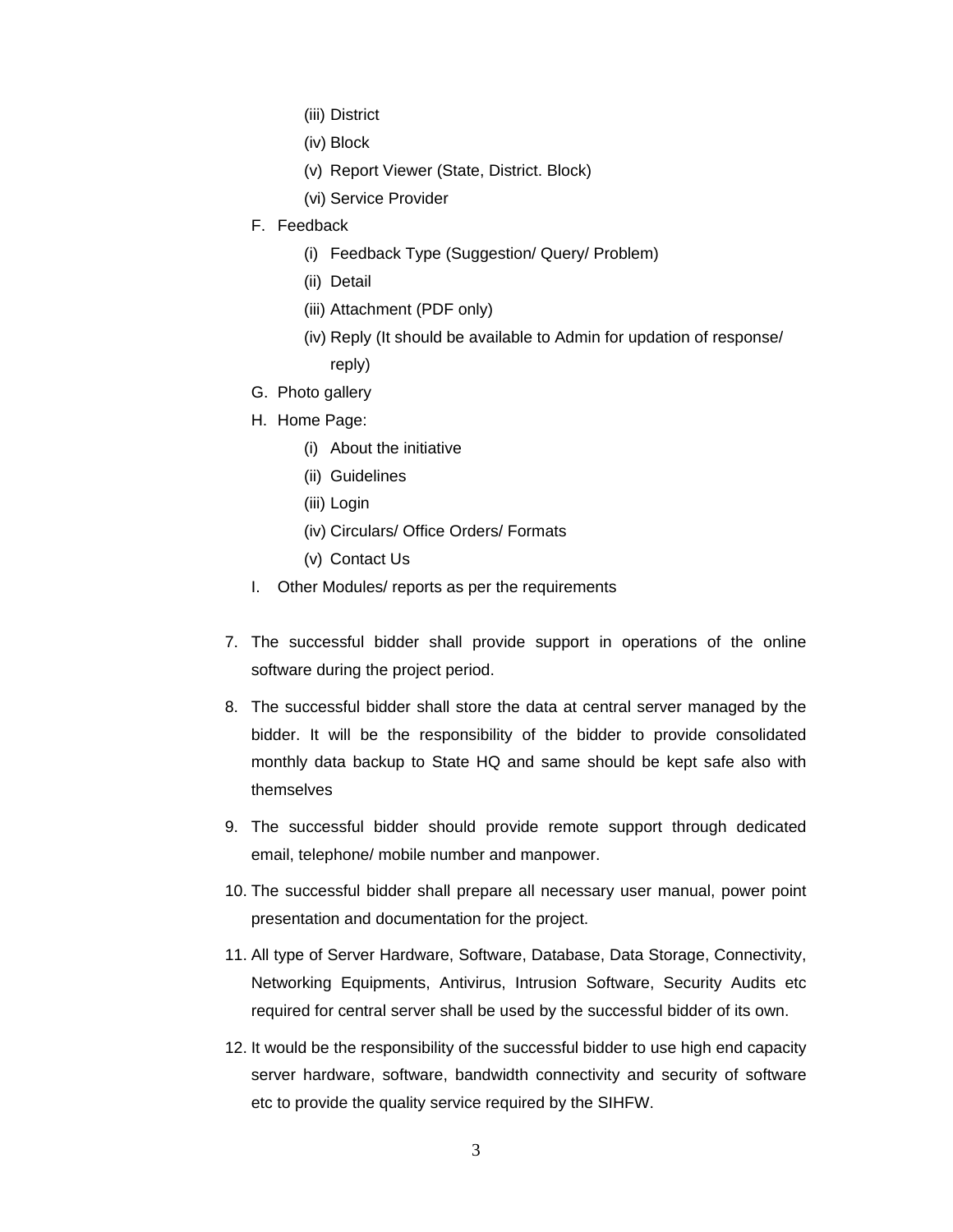- 13. The Intellectual Property Rights (IPR) of online software designed, developed, license etc created for the NHM would be the property of the SIHFW and transferable to SIHFW at the end of this Project.
- 14. It would be the full responsibility of the successful bidder to provide complete backup of all Developed/ Used Application Software (latest & updated version) and whole Database of the complete project period. Successful Bidder would also provide support in transfer and installation of Developed Application & Complete Database on the Servers suggested by SIHFW and makes it fully operational without any extra cost/ charges.
- 15. It would be the responsibility of the successful bidder to provide complete backup of Application Software & Data backup of complete project period at State Level on external HDD at the end of the project. The storage media shall be provided by the SIHFW.

### **TECHNICAL COMPLIANCE**

#### **General Technical Requirements**

- 1. SIHFW intends to develop online software to use for data consolidation, analysis & follow-up from the monitoring of FP services.
- 2. Proposed system shall have the dashboard for various levels State/ District/ Facility.
- 3. Proposed system shall have provision to facilitate consolidation, gap analysis and track the follow-up on gaps identified.
- 4. Proposed system shall have ability to generate the various analytical reports, graphical reports, etc which is downloadable in MS Excel and PDF format.
- 5. Proposed system must have ability to consolidate the information, so that the same would be available online in the form of dashboard, graphs and reports etc.
- 6. All display should be in English or Hindi language.
- 7. As per the industry standard User Authentication System and User Roles framework, as the users are located across the various locations/ levels in the state.
- 8. The system shall support multiple concurrent user queries/ transactions.
- 9. The vendor should have developed at least 5 online software (functional) in the area of medical & health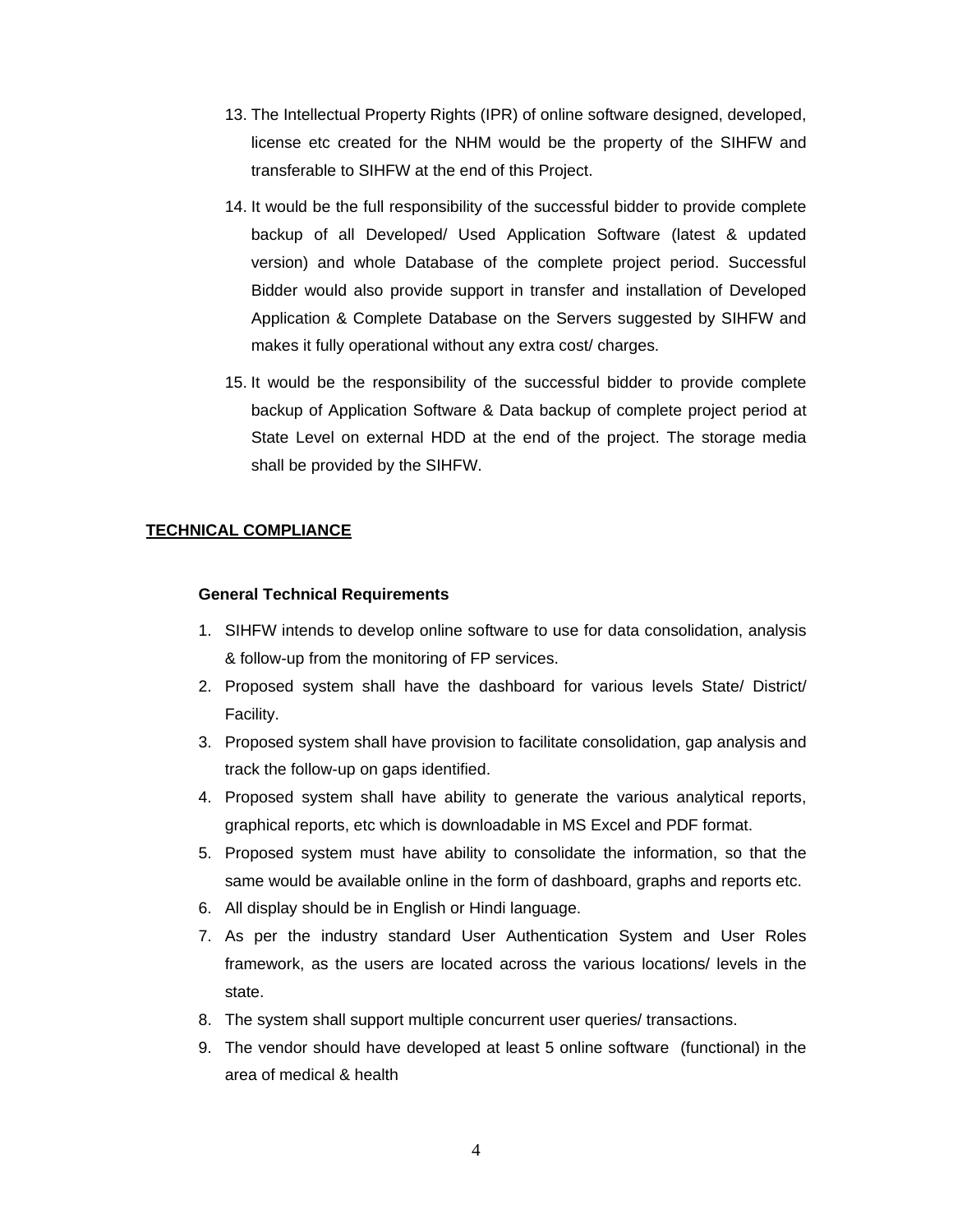- 10. All the cost related to domain, server, backup & any other related cost has to be bear by the vendor.
- 11. No additional cost will be accepted later on

### **Access, Roles and Users**

Entire set of applications their features shall provide for various levels of secure access based on defined roles and responsibilities within SIHFW &NHM based on units (CMHO/ RCHO/ Individuals/ State HQ). Access shall support multiple roles for a single user and also support delegation as per operational norms of SIHFW &NHM.

## **Reporting Features**

Some illustrative reports are detailed below.

- a. Status of Visits
- b. Availability of trained HR
- c. Status of Infection Prevention Practices
- d. Status of Infrastructure, equipment, commodities
- e. Client's feedback
- f. Gaps addressed

While this is not a comprehensive list, successful bidder is required to undertake a detailed study of the report requirements and the system should be able to configure easily and quickly new reports or context sensitive information that requires to be extracted out of the information elements stored in the system.

### **Details of Operations**

- 1. Operations at State HQ and Institutions level for desired information, monitoring and analyzing the status would be done by designated officials/ staff/ employees. But support in operations would be provided by the successful bidder.
- 2. The responsibilities of the successful bidder include, but not limited to:
	- a. Keeping a watch on the health of the system to ensure minimum downtime of each of the components and to keep sufficient reserve stock of hardware devices.
	- b. Maintaining and upgrading the software components of the system.
	- c. Conduct server and database maintenance activities at central server in a scheduled manner and during off-peak hours (preferably on Saturday/ Sunday or Holiday with prior permission and information display on webportal)
	- d. Informing concerned staff in case of any component failure.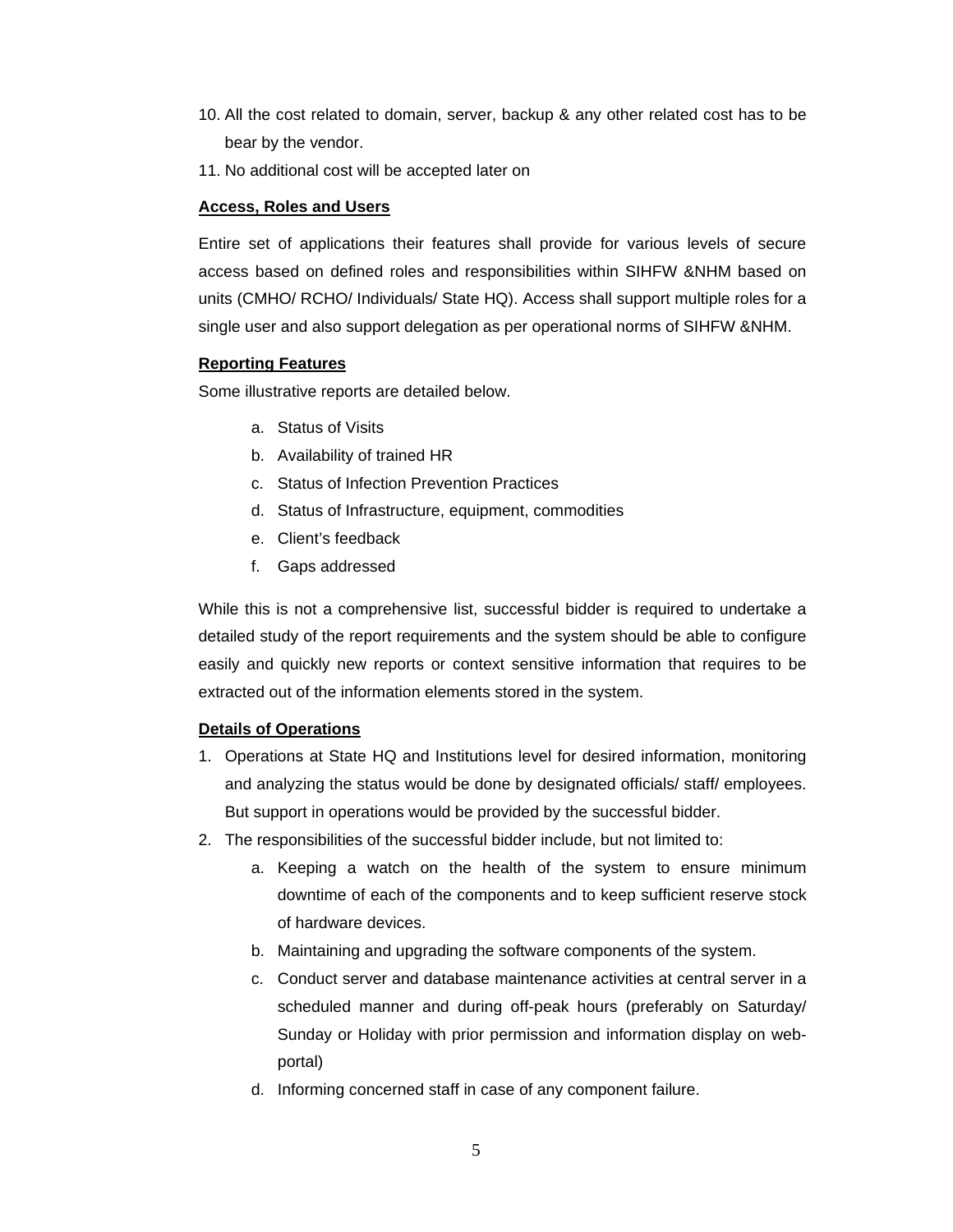#### **Documentation**

The successful bidder shall prepare all necessary documentation for the project, and provide this to SIHFW or its designated officials/ employees for review, approval, record, reference etc as mentioned in this ToR. Some of the documents (but not limited to) to be provided include -

- 1. During installation and post installation, the successful bidder shall provide documentation on As-Built components /customized components to SIHFW. The documentation should consist of all the configuration details, diagrams, test plans, administration manuals, setup guides etc as minimum.
- 2. The training, operational and user manuals should be in English.
- 3. Any other document(s) deemed necessary for implementation, operation and maintenance of the hardware and network equipments and the overall system.

#### **Training of Users**

- 1. The selected bidder shall provide training to system users to efficiently use the system.
- 2. The number of people to be trained would be specified by SIHFW well before the training schedule starts.
- 3. Training needs to be conducted based on a requisite mix of theory & practical operational sessions. The trainings should be conducted in Hindi/English.

| SNo.           | <b>Activity</b>                                                     | <b>Timeline</b>                              |  |
|----------------|---------------------------------------------------------------------|----------------------------------------------|--|
|                | <b>Phase-I</b>                                                      |                                              |  |
| 1 <sub>1</sub> | <b>Project Start</b>                                                | T1 (within 1 day of                          |  |
|                |                                                                     | award of contract)                           |  |
| 2.             | designing,<br>development,<br>Application<br>testing<br>and<br>user | $T2 = T1 + 15$ days                          |  |
|                | acceptance testing. Installation and configuration of system        |                                              |  |
|                | Preparation and submission of training manual, user manual          |                                              |  |
|                | etc.                                                                |                                              |  |
|                | <b>Phase-II</b>                                                     |                                              |  |
| 3.             | Training of staff at State HQ and Go-Live of software.              | $T3 = T2 + 7$ days                           |  |
| 4.             | After Go-Live, smooth operations of software                        | $\overline{T}$ ill 31 <sup>st</sup> December |  |
|                |                                                                     | 2018                                         |  |

#### **Project Implementation Plan**

*Note:* The time line to Go-Live the project is 25 days from the award and acceptance of the tender. However, the awardee may complete the phases before the above stated timeline.